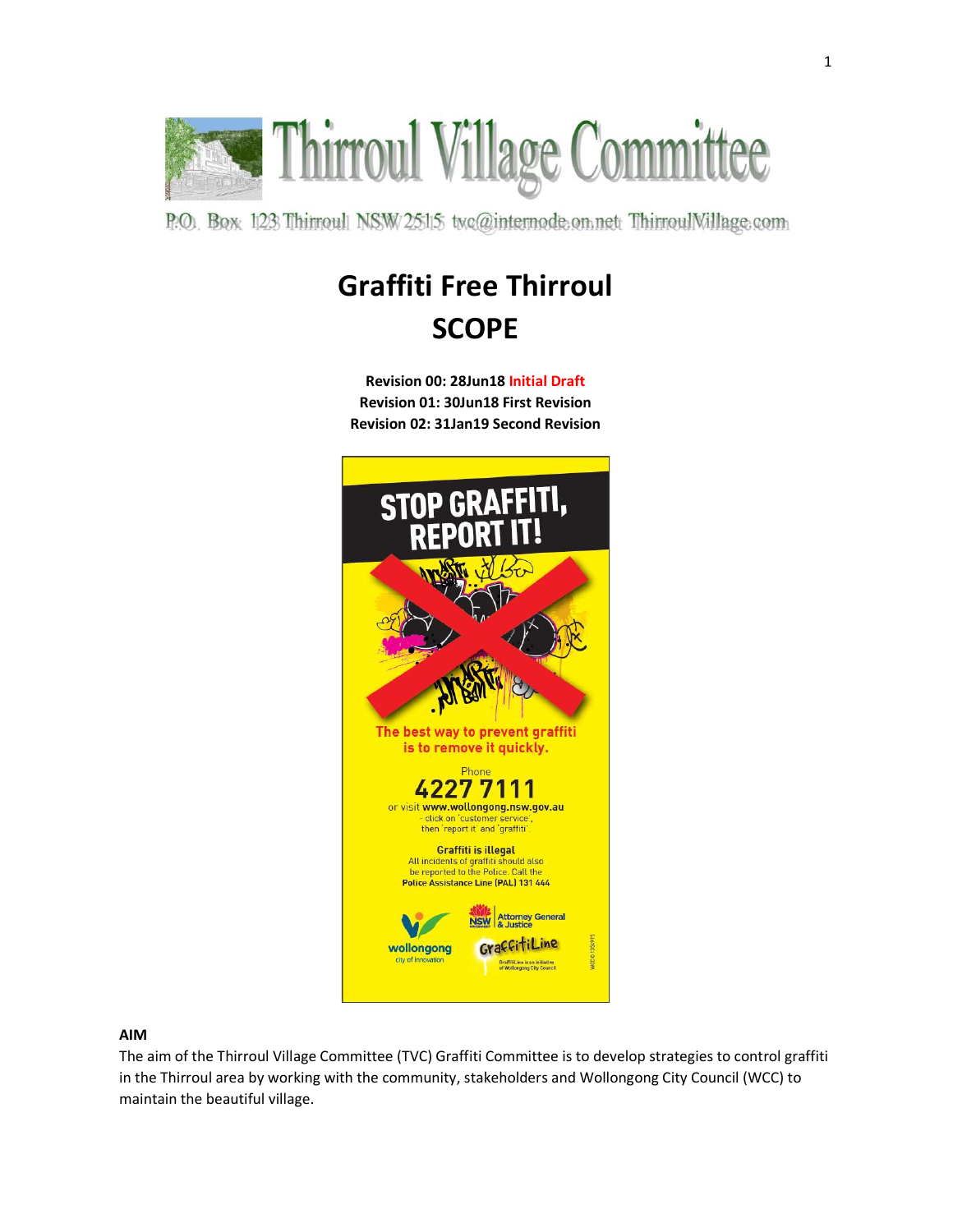#### **BENEFITS**

Reducing graffiti enhances the village. Enhances community ownership and pride. Reduces crime. Maintains and improves community standards.

#### **BACKGROUND**

Illegal graffiti is vandalism.

There is a long history of graffiti attacks in the Thirroul area.

Meetings have been held with Wollongong City Council 25Aug14 (Roberta Costa) and Thirroul residents. Previous meeting with Wollongong police at the Thirroul Community Centre discussed problems of disaffected youth in Wollongong, in particular car stealing and burning of vehicles at Bellambi Point, drug and alcohol problems, domestic violence and family breakdown. Police said graffiti in Thirroul is the least of their concerns as it is almost impossible to apprehend and arrest minors. In their own words 'Thirroul doesn't even come onto the radar'.

Residents removing graffiti attacks without permission from the property owner could be charged with vandalism by the police.

#### ACTS OF PARLIAMENT RELATING TO ILLIGAL GRAFFITI

Graffiti Control Act 2008 No 100 Current version dated 14 January 2018. https://www.legislation.nsw.gov.au/#/view/act/2008/100 Electricity Supply Act https://www.legislation.nsw.gov.au/#/view/act/1995/94

#### **STAKEHOLDERS**

Wollongong City Council customerservice@wollongong.nsw.gov.au Sydney Trains https://www.sydneytrains.info/contact\_us/feedback Endeavor Energy http://www.endeavourenergy.com.au Roads and Maritime (RMS) Telstra and NBN Australia Post Thirroul Community

#### IN SCOPE

Thirroul area bounded: North: Mountain Road South: Wilkies St Bulli East: Thirroul Beach West: Gum Tree Lane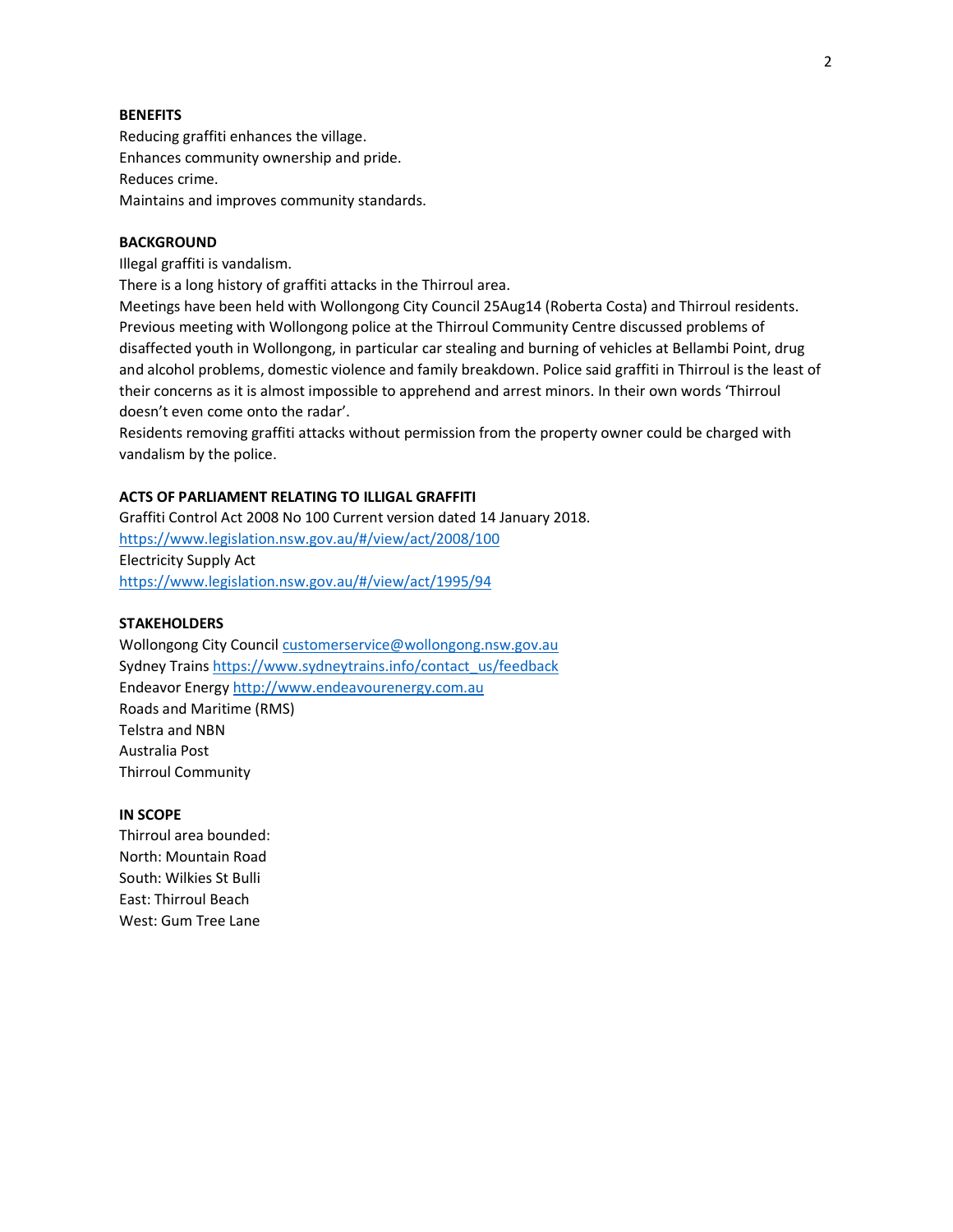

## IN SCOPE - Continued

Reporting and Authorised Self Removal of illegal graffiti on the following:

- a) WCC property
- b) State Rail property
- c) Endeavour Energy property
- d) RMS property
- e) Telstra
- f) NBN

All types of graffiti including small squiggle and bill posters.

## OUT OF SCOPE

Areas outside Thirroul Area Approved street art. We do not enforce the law.

#### ASSUMPTIONS

- 1. Property owners will arrange restoration of graffiti attacks.
- 2. Police will enforce the law.
- 3. WCC will meet the obligation in the WCC Graffiti Policy

#### RISK ASSESSMENT

TBA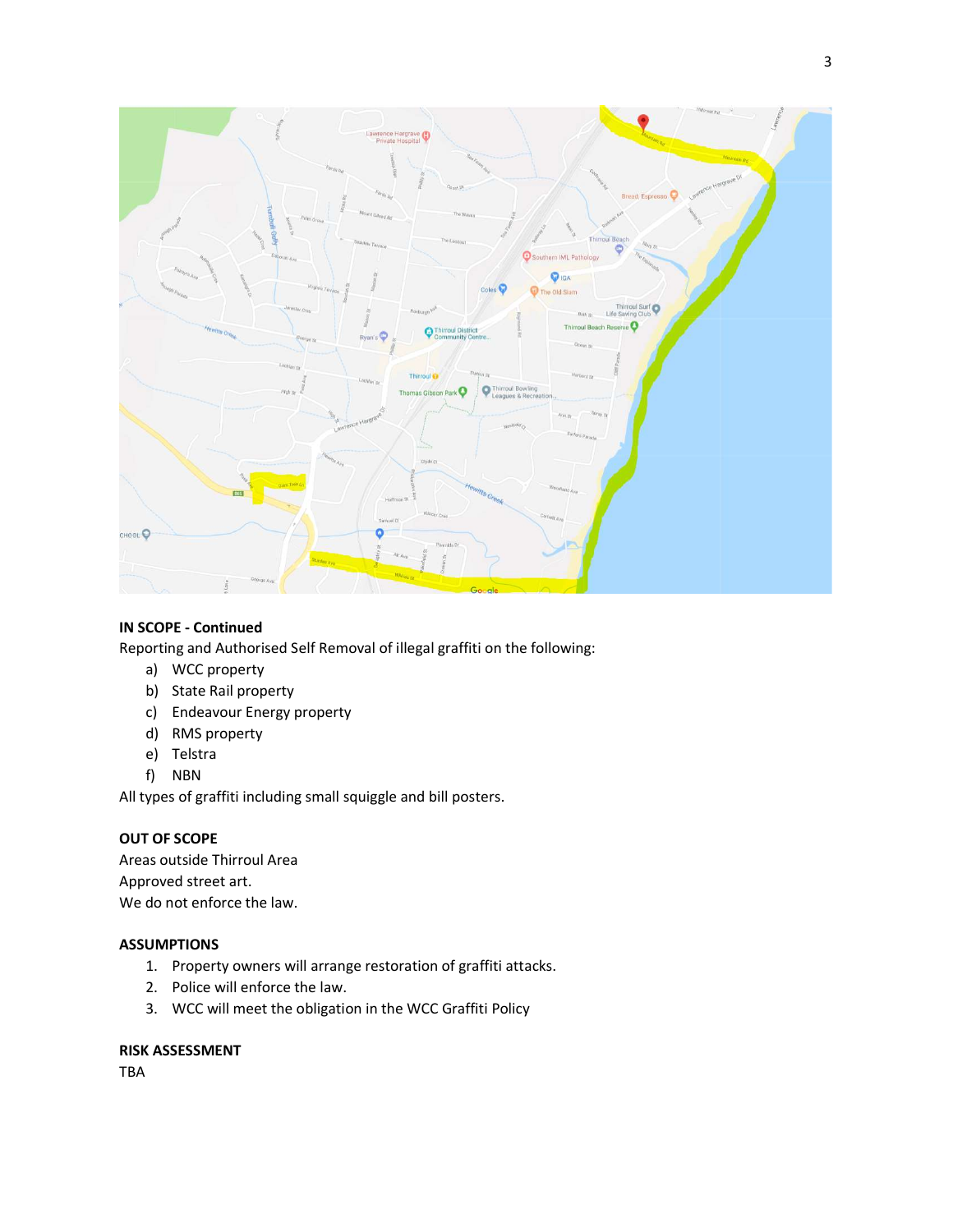#### COMMUNICATION PLAN

- 1. The TVC Graffiti Committee shall meet at a mutually agreed location on a date and time agreed by the members.
- 2. Email and phone numbers are shared between members to encourage open communications about graffiti attacks and restoration.

#### **BUDGET**

The TVC has a small budget funded by businesses in the community to remove graffiti.

#### **STRATEGY**

The overall strategy of the TVC Graffiti Committee is to:

- 1. Report illegal graffiti attacks to the property owner and monitor restoration.
- 2. Work with stakeholders to reduce the frequency of attacks.
- 3. Assist police enforce the law and hold people responsible to account.

#### **PROCEDURES**

Find graffiti control measures at Wollongong City Council Graffiti webpage: http://www.wollongong.nsw.gov.au/services/community/Pages/GraffitiManagement.aspx#gref

Report graffiti attacks at Railways Stations and rolling stock at: https://transportnsw.info/contact-us/feedback/train-feedback

Report graffiti attacks on Endeavour Energy property (poles, transformer cabinets, etc) at: http://www.endeavourenergy.com.au

#### WCC GRAFFITI REMOVAL PRIORITY

WCC Graffiti Policy, adopted by WCC Exec Mgt Committee 25Jun18.

Para 2 Prioritisation of Graffiti Removal on Council Assets (page 2)

Type 1 Racist, defamatory, offensive graffiti on Council assets and/or prominent sites or sites of significance. Within 1 working day

Type 2 All non-offensive or other types of graffiti. Within 1 to 20 working days in accordance with Council's asset routine maintenance schedule.

NOTE: The priority removal time is relevant to the current level (number) of staff removing graffiti.

#### REPEAT OFFENDERS

'ZEEK' 'SCOPE' 'FREE SCOPE' 'HOOPS' 'SILOeI" "Tosma" "DOPE"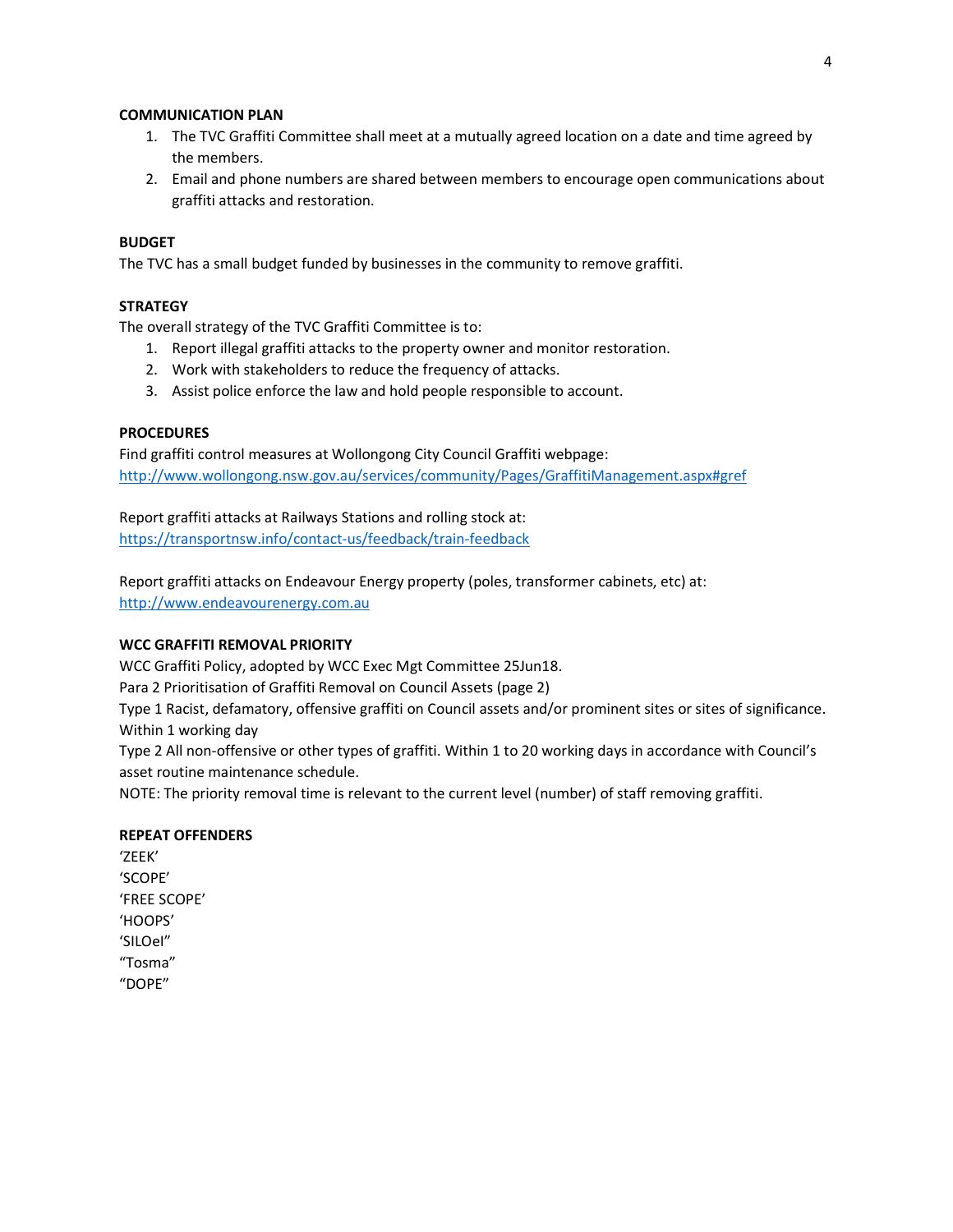#### WCC ON-LINE REPORTING OF GRAFFITI

- a. Phone WCC on (02) 4227 7111
- b. Email council@wollongong.nsw.gov.au
- c. Send them a message via their Facebook page www.facebook.com/askwcc
- d. Submit graffiti reports via Council's website

http://www.wollongong.nsw.gov.au/customerserviceonline/reportit/Pages/default.aspx#gref

e. If you have a smartphone, you can also download the Report It app to report that way. Search for 'Wollongong Report It' on the Apple App Store or Google Play.

#### 1. Register with WCC and report graffiti using their online webpage:

Il Library | Il Tourist Parks | Leisure Centres | Il Botanic Garden | Colf Course | Il Memorial Gardens | Callery | Community Centres | Il Emergency



#### 2. Report Graffiti attacks using the following email template:

council@wollongong.nsw.gov.au

Graffiti Report to Wollongong Council

The following is a report on a graffiti attack on council property. Appreciate if the council could arrange removal please.

Date Observed: [ ] Repeat attack: Yes/No? Date of last attack (if known): [ Location: [ ] Approx Size: [ ] Surface used for the graffiti : [ Material used to apply the graffiti: [  $\qquad \qquad$  ] Colour of graffiti: [ ] Suggested Removal Process: [ [ ] ] Offensive: Yes/No? Photo attached: Yes/No? Google Map Attached: Yes/No? Your Name, address and contact number: [ ]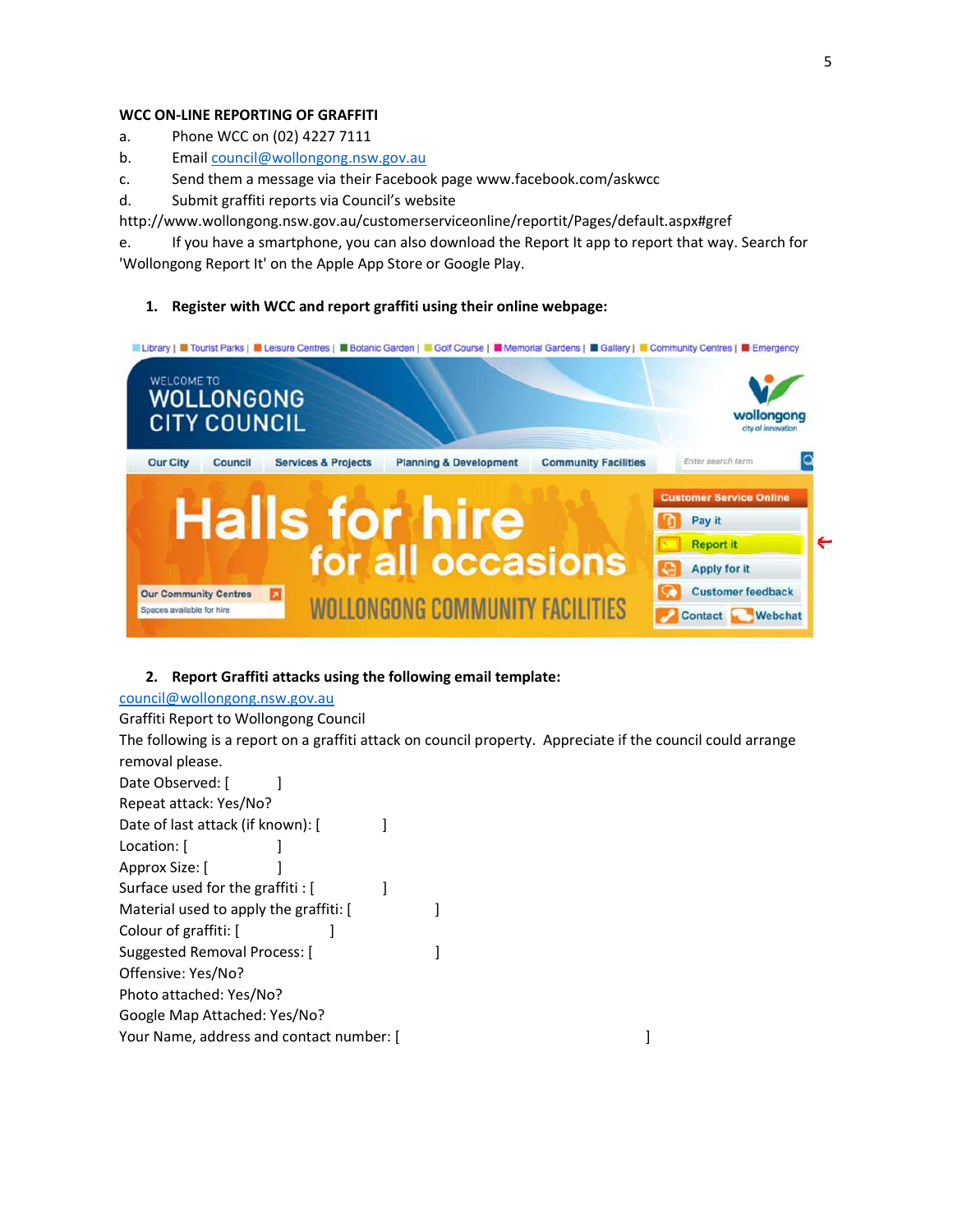#### STANDARD EMAIL TEMPLATE TO ENDEAVOUR ENERGY

customer@endeavourenergy.com.au

Graffiti Report to Endeavour Energy, Dear Sir/Madam, The following is a report on a graffiti attack on Endeavour Energy property. Appreciate if you could arrange removal please. Let me know if you need more info or if I can help in any way. Date Observed: [ ] Repeat attack: Yes/No?

| Date of last attack (if known): [        |  |
|------------------------------------------|--|
| Location: [                              |  |
| Approx Size: [                           |  |
| Surface used for the graffiti : [        |  |
| Material used to apply the graffiti: [   |  |
| Colour of graffiti: [                    |  |
| Suggested Removal Process: [             |  |
| Offensive: Yes/No?                       |  |
| Photo attached: Yes/No?                  |  |
| Google Map Attached: Yes/No?             |  |
| Your Name, address and contact number: [ |  |

#### NBN Boxes

Below is a webpage to report graffiti on NBN boxes. https://www2.nbnco.com.au/corporate-information/contact-us-form.html

# Your nbn™ equipment has been damaged.

If nbn™ equipment has been damaged at your premises, please submit your details in the form below.

# ◯ Complete the form below

Australia Post recommend the following options to report graffiti attacks on Australia Post boxes. These can be the traditional red ones or the green transfer boxes.

There are 2 methods to report graffiti:

- 1. Use Facebook Messenger (private message) from a smart phone or computer to report as much detail as possible, exact location, date and time observed, your contact details, etc. You can attached a photo as well.
- 2. Use the Australia Post webpage. Following the link below and complete the on-line form. Unfortunately you can't attach a photo on the webpage, so provide as much detail as you can.

https://auspost.com.au/help/#/contact\_us/product\_enquiry#category=Post\_office\_&\_business\_hub\_servic es&subcategory=Post\_office\_boxes\_&\_bags